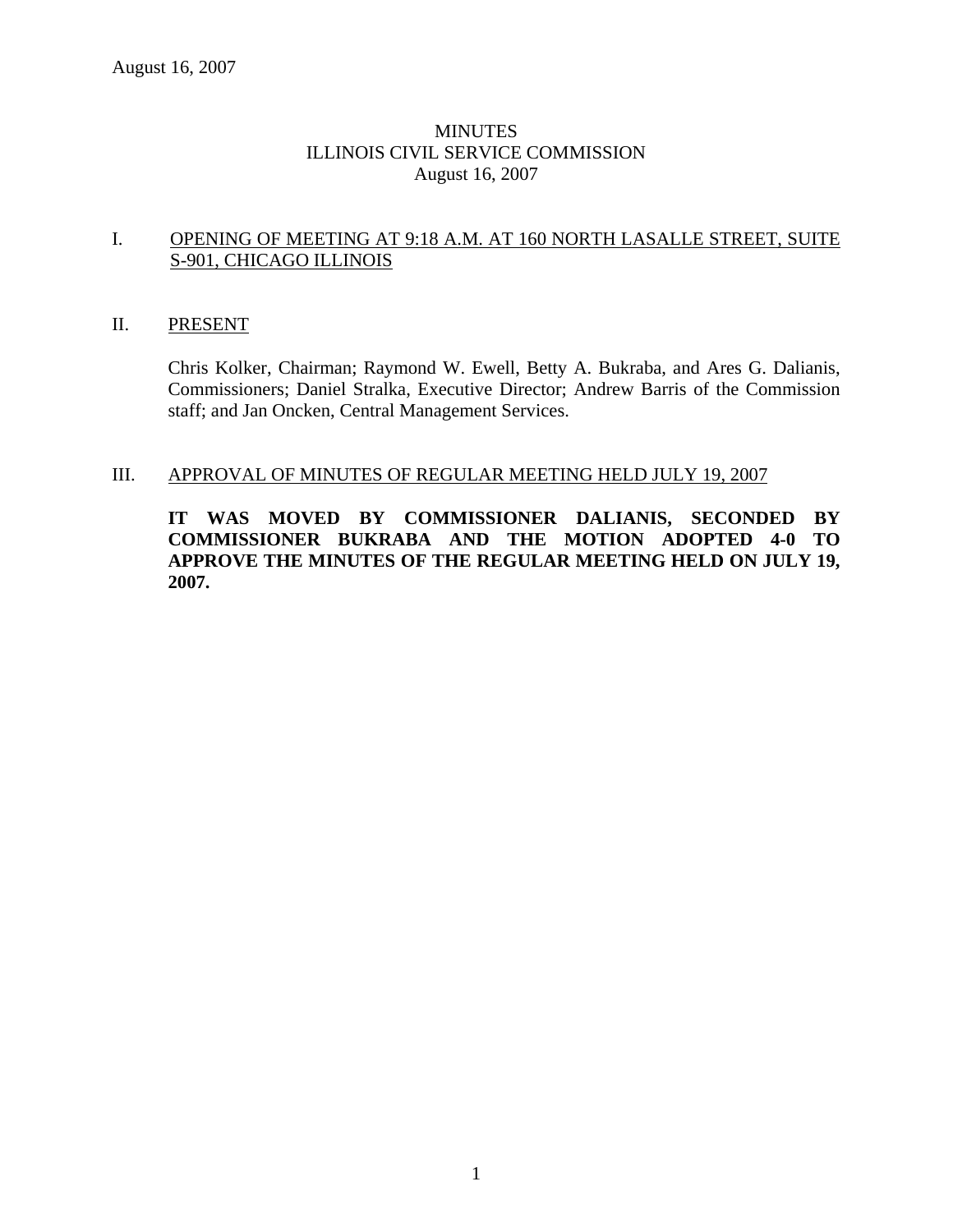#### IV. **EXEMPTIONS UNDER SECTION 4d(3) OF THE PERSONNEL CODE**

# A. Report on Exempt Positions

|                                       | Total     | Number of Exempt |
|---------------------------------------|-----------|------------------|
| <u>Agency</u>                         | Employees | Positions        |
|                                       |           |                  |
|                                       |           |                  |
|                                       |           |                  |
|                                       |           |                  |
|                                       |           |                  |
| Central Management Services 1,630 111 |           |                  |
|                                       |           |                  |
|                                       |           |                  |
|                                       |           |                  |
|                                       |           |                  |
|                                       |           |                  |
|                                       |           |                  |
|                                       |           |                  |
|                                       |           |                  |
|                                       |           |                  |
|                                       |           |                  |
|                                       |           |                  |
|                                       |           |                  |
|                                       |           |                  |
|                                       |           |                  |
|                                       |           |                  |
|                                       |           |                  |
|                                       |           |                  |
|                                       |           |                  |
|                                       |           |                  |
|                                       |           |                  |
|                                       |           |                  |
|                                       |           |                  |
|                                       |           |                  |
|                                       |           |                  |
|                                       |           |                  |
|                                       |           |                  |
|                                       |           |                  |
|                                       |           |                  |
|                                       |           |                  |
|                                       |           |                  |
|                                       |           |                  |
|                                       |           |                  |
|                                       |           |                  |
|                                       |           |                  |
|                                       |           |                  |
|                                       |           |                  |
|                                       |           |                  |
|                                       |           |                  |
|                                       |           |                  |
|                                       |           |                  |
|                                       |           |                  |
|                                       |           |                  |
|                                       |           |                  |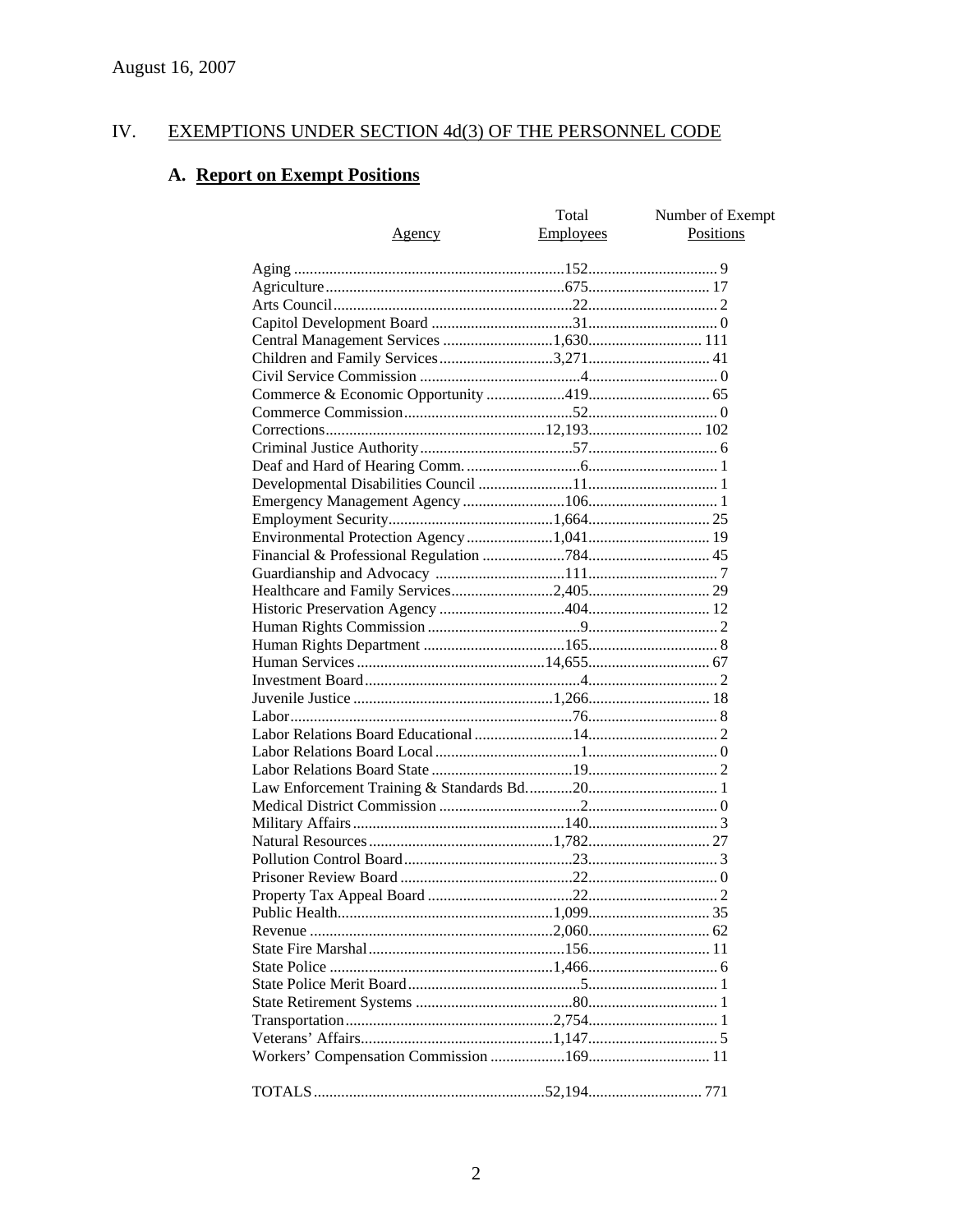### **B. Governing Rule - Jurisdiction B Exemptions**

- a) Before a position shall qualify for exemption from Jurisdiction B under Section 4d(3) of the Personnel Code, the position shall be directly responsible to:
	- 1. The Governor, or
	- 2. A departmental director or assistant director appointed by the Governor, or
	- 3. A board or commission appointed by the Governor, or
	- 4. The head of an agency created by Executive Order, or the director or assistant director of an agency carrying out statutory powers, whose offices are created by the Governor subject to legislative veto under Article V, Section 11, of the Constitution of 1970, which agency head, director, or assistant director may themselves be subject to exemption under Section 4d(3), or
	- 5. In an agency having a statutory assistant director, a deputy director exercising full line authority under the director for all operating entities of the agency, provided the statutory role of assistant director is vacant or is assigned clearly distinct and separate duties from the deputy director and as a colleague to him, or
	- 6. A line position organizationally located between the director and/or assistant director and a subordinate statutorily exempt position(s), provided the position proposed for exemption has line authority over the statutory exempt position(s), or
	- 7. The elected head of an independent agency in the executive, legislative, or judicial branch of government.
- b) If a position meets the above criterion, it must, in addition, be responsible for one or more of the following before it shall be approved as exempt:
	- 1. Directs programs defined by statute and/or departmental, board, or commission policy or possess significant authority when acting in the capacity of a director of programs to bind the agency.
	- 2. Makes decisions in exercising principal responsibility for the determination or execution of policy which fix objectives or state the principles to control action toward operating objectives of one or more divisions, such decisions being subject to review or reversal only by the director, assistant director, board or commission.
	- 3. Participates in the planning and programming of departmental, board, or commission activities, integrating the plans and projections of related divisions, and the scheduling of projected work programs of those agencies.

\* \* \*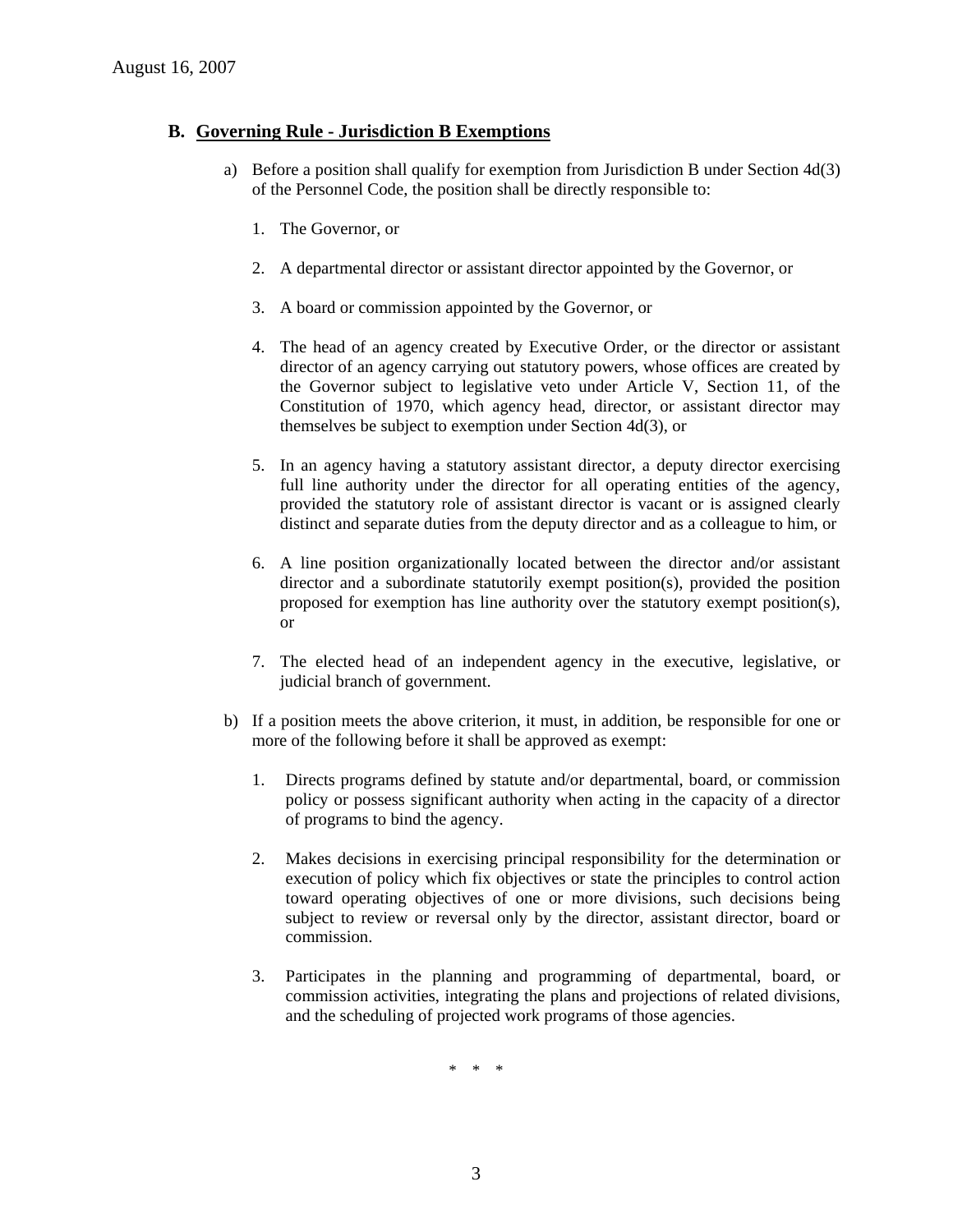## **C. Requests for 4d(3) Exemption**

Prior to providing the exemption report to the Commission, Executive Director Daniel Stralka noted that due to responsibilities in timely drafting and reviewing disciplinary recommended decisions, along with a scheduled vacation, Commission staff belatedly initiated the review process of agency principal policy exemption requests so that the analysis of some pending requests had not been completed. In response to a question from Chairman Kolker, Executive Director Daniel Stralka indicated that agency requests that may be denied this month may be resubmitted for consideration.

- With regard to Items C through F which are all related to the Shared Services Center initiative, Executive Director Daniel Stralka reported that the agency has provided Commission staff with requested information which is currently being reviewed. For this reason staff recommended that these requests be continued. Executive Director Daniel Stralka did note that the Deputy Director of Shared Services, Jack Munzer, had appeared at the Commission's meeting today prepared to respond to any additional questions the Commission may have with regard to these requests.
- With regard to Items G and H, Executive Director Daniel Stralka reported that the agency provided supplemental information to Commission staff which has yet to be reviewed. For this reason staff recommended the requests be continued.
- With regard to Items I through K, Executive Director Daniel Stralka reported that these requests represented a reorganization of the legal services office of the Department of Children and Family Services. Addressing Items J and K, Executive Director Daniel Stralka noted that these positions report to the General Counsel who reports to the Director of the agency. Both these positions possess significant authority to bind the agency in litigation matters affecting the agency as well as participate in the planning and programming of agency activities. For these reasons, staff recommended approval. As to Item I, Executive Director Daniel Stralka initially noted that the Freedom of Information Act (FOIA) is not an agency program so it would be insufficient, standing alone, to support a principal policy exemption. In addition, there presently exists one exempt deputy general counsel position, whose responsibility is centered on administrative hearings and overlaps with those set forth in the position description for Item I. For these reasons, staff recommended that this request be denied. Chairman Kolker inquired as to why the deputy general counsel position for downstate legal services would be located in Cook County. Commission staff was unable to obtain an agency response to this request prior to concluding discussion.
- With regard to Item L, Executive Director Daniel Stralka reported that the agency had not responded to his inquiries so staff recommended that this request be denied.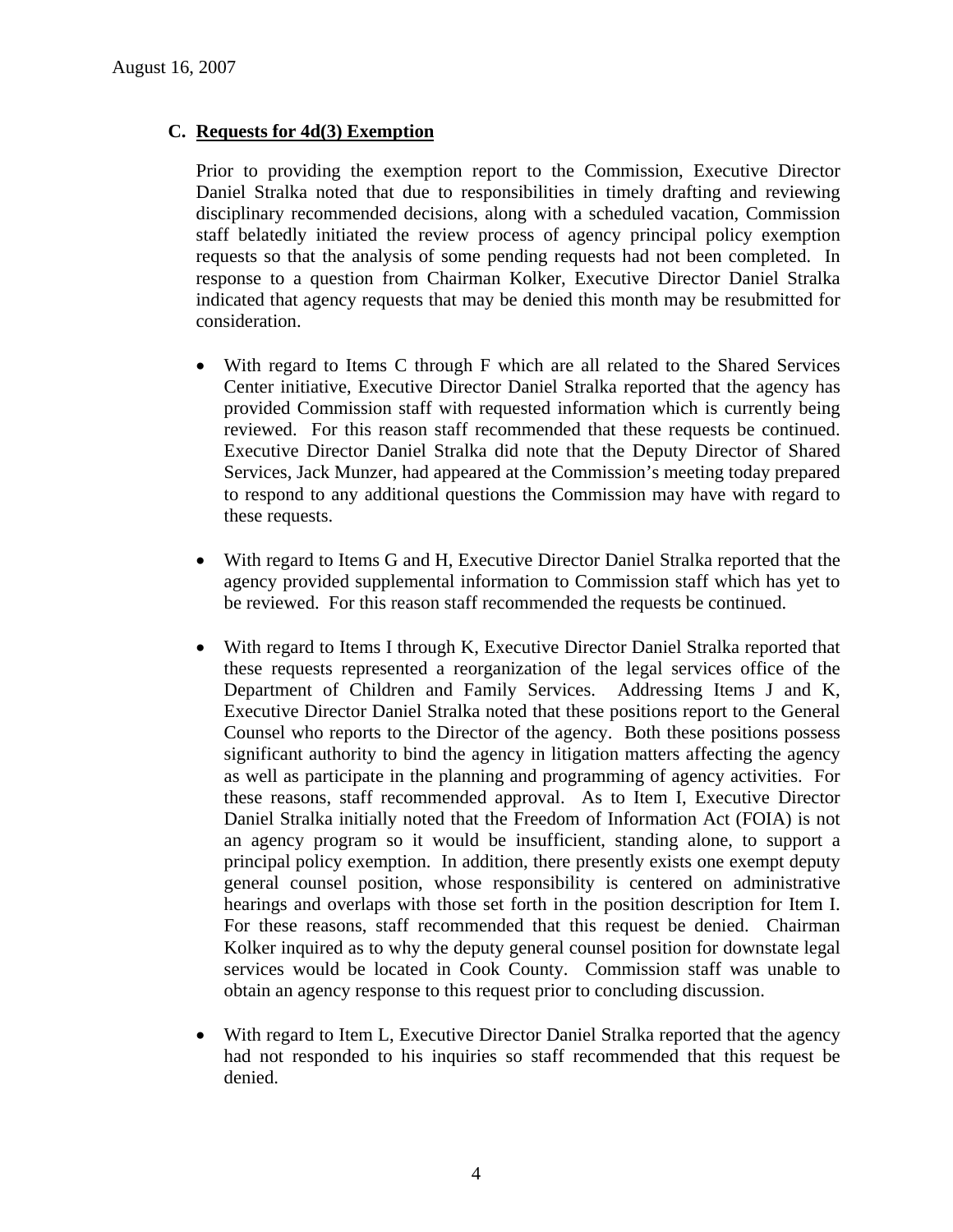• With regard to Item M, Executive Director Daniel Stralka reported that persistent issues of overlapping responsibilities with another presently exempt position remain. The agency has indicated that this other position is in the process of being abolished and requested that this be continued.

### **IT WAS MOVED BY COMMISSIONER DALIANIS, SECONDED BY COMMISSIONER BUKRABA, AND THE MOTION ADOPTED 4-0 TO GRANT, DENY AND CONTINUE THE REQUESTS FOR 4D(3) EXEMPTION FOR THE FOLLOWING POSITIONS:**

#### **The following 4d(3) exemption request was granted on August 16, 2007:**

#### **K. Illinois Department of Children & Family Services**

| <b>Position Number</b>  | 40070-16-03-200-00-01                        |
|-------------------------|----------------------------------------------|
| <b>Position Title</b>   | Senior Public Service Administrator          |
| Bureau/Division         | <b>Legal Services</b>                        |
| <b>Functional Title</b> | Deputy General Counsel for Cook County Legal |
|                         | Services                                     |
| Incumbent               | None                                         |
| Supervisor              | General Counsel who reports to Director      |
| Location                | <b>Cook County</b>                           |

#### **The following 4d(3) exemption requests were continued on August 16, 2007:**

#### **C1. Illinois Department of Corrections**

| <b>Position Number</b>  | 40070-29-40-210-00-01                              |
|-------------------------|----------------------------------------------------|
| <b>Position Title</b>   | Senior Public Service Administrator                |
| Bureau/Division         | <b>Public Safety Shared Services Center</b>        |
| <b>Functional Title</b> | Assistant Deputy Director of Human Resources,      |
|                         | <b>Functional Processes</b>                        |
| Incumbent               | None                                               |
| Supervisor              | Deputy Director of Human Resources, Public Safety  |
|                         | Shared Services Center (who reports to Director of |
|                         | Public Safety Shared Services Center, who in turn  |
|                         | reports to the Governor)                           |
| ocation                 | <b>Sangamon County</b>                             |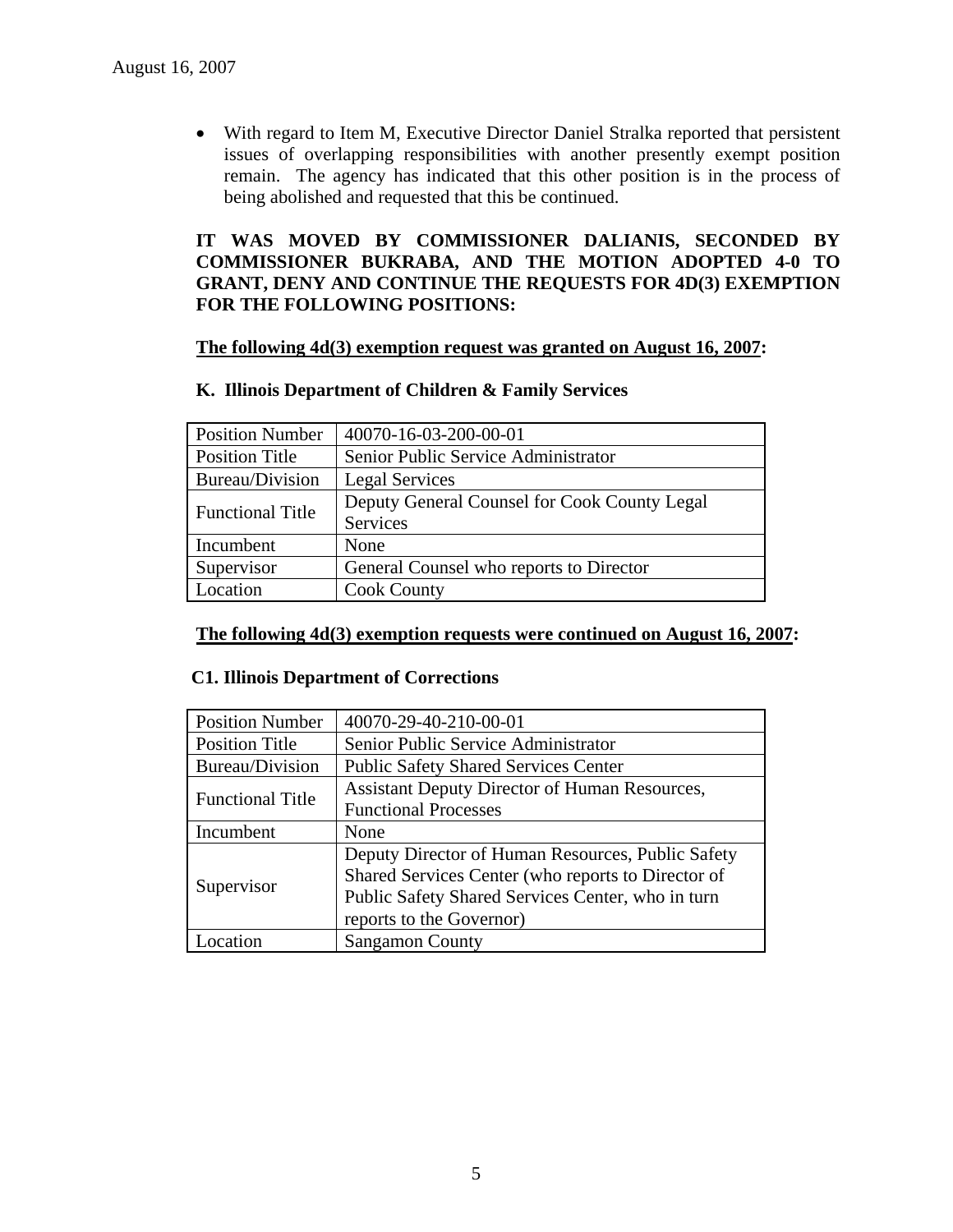# **C2. Illinois Department of Corrections**

| <b>Position Number</b>  | 40070-29-40-220-00-01                                |
|-------------------------|------------------------------------------------------|
| <b>Position Title</b>   | Senior Public Service Administrator                  |
| Bureau/Division         | <b>Public Safety Shared Services Center</b>          |
|                         | <b>Assistant Deputy Director of Human Resources,</b> |
| <b>Functional Title</b> | <b>Strategic Processes</b>                           |
| Incumbent               | None                                                 |
| Supervisor              | Deputy Director of Human Resources, Public Safety    |
|                         | Shared Services Center (who reports to Director of   |
|                         | Public Safety Shared Services Center, who in turn    |
|                         | reports to the Governor)                             |
| ocation                 | <b>Sangamon County</b>                               |

# **C3. Illinois Department of Corrections**

| <b>Position Number</b>  | 40070-29-40-420-00-01                                 |
|-------------------------|-------------------------------------------------------|
| <b>Position Title</b>   | Senior Public Service Administrator                   |
| Bureau/Division         | <b>Public Safety Shared Services Center</b>           |
| <b>Functional Title</b> | <b>Risk Assessment Project Manager</b>                |
| Incumbent               | None                                                  |
| Supervisor              | Deputy Director of Projects, Public Safety Shared     |
|                         | Services Center (who reports to Director of Public    |
|                         | Safety Shared Services Center, who in turn reports to |
|                         | the Governor)                                         |
| Location                | <b>Sangamon County</b>                                |

# **D. Illinois Dept. of Financial and Professional Regulation**

| <b>Position Number</b>  | 40070-13-00-200-00-01                    |
|-------------------------|------------------------------------------|
| <b>Position Title</b>   | Senior Public Service Administrator      |
| Bureau/Division         | Secretary's Office                       |
| <b>Functional Title</b> | <b>Chief Liaison for Human Resources</b> |
| Incumbent               | None                                     |
| Supervisor              | Secretary                                |
| Location                | <b>Cook County</b>                       |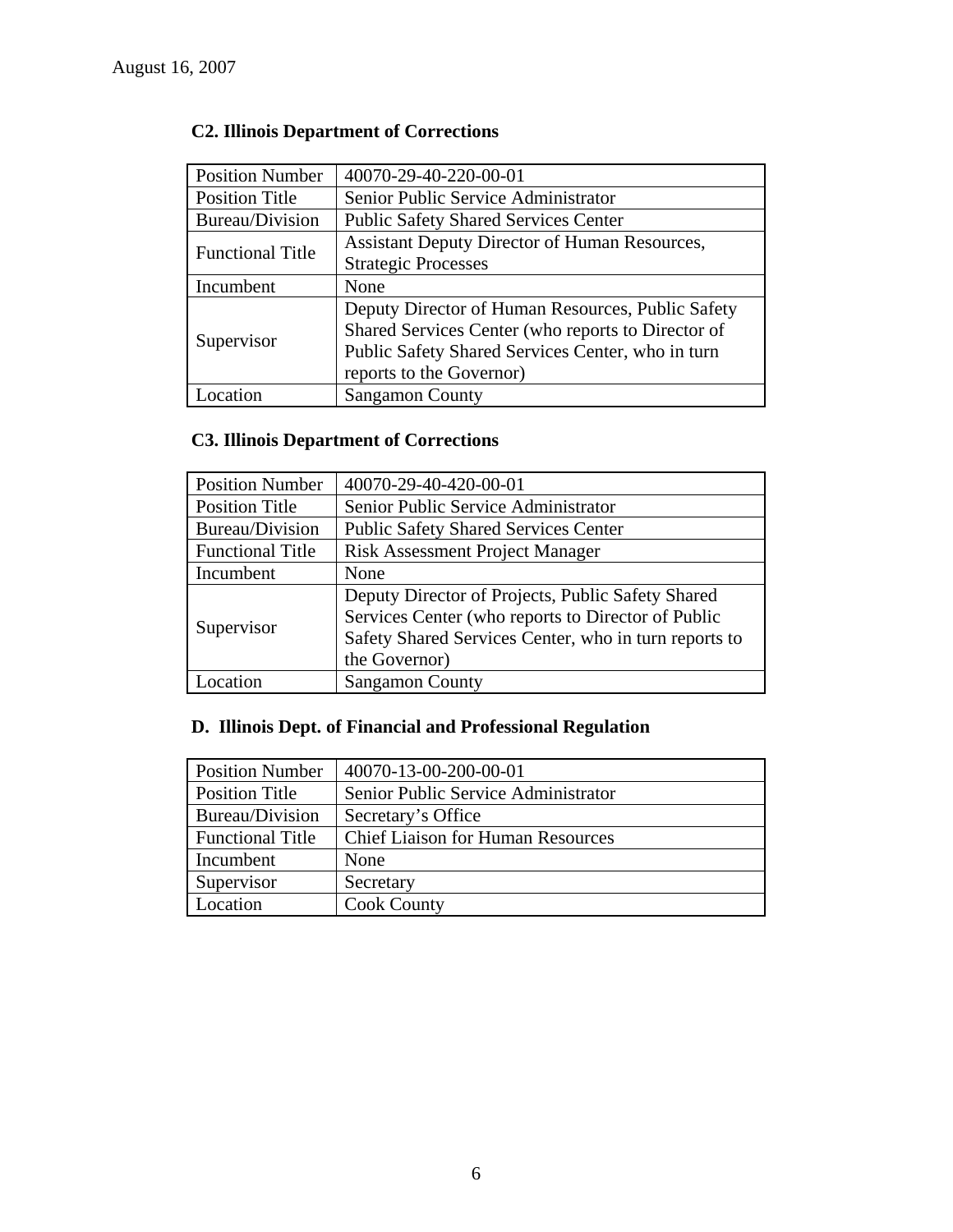| <b>Position Number</b>  | 40070-25-12-210-00-01                                 |
|-------------------------|-------------------------------------------------------|
| <b>Position Title</b>   | Senior Public Service Administrator                   |
| Bureau/Division         | Administrative & Regulatory Shared Services Center    |
| <b>Functional Title</b> | <b>Assistant Human Resources Director,</b>            |
|                         | <b>Strategic Processes</b>                            |
| Incumbent               | None                                                  |
| Supervisor              | Human Resources Director of the Administrative &      |
|                         | Regulatory Shared Services Center (who reports to the |
|                         | Director of the Administrative & Regulatory Shared    |
|                         | Services Center, who in turn reports to the Governor) |
| ocation                 | <b>Sangamon County</b>                                |

# **E. Illinois Department of Revenue**

# **F. Illinois Department of Revenue**

| <b>Position Number</b>  | 40070-25-12-220-00-01                                 |
|-------------------------|-------------------------------------------------------|
| <b>Position Title</b>   | Senior Public Service Administrator                   |
| Bureau/Division         | Administrative & Regulatory Shared Services Center    |
| <b>Functional Title</b> | <b>Assistant Human Resources Director,</b>            |
|                         | <b>Functional Processes</b>                           |
| Incumbent               | None                                                  |
| Supervisor              | Human Resources Director of the Administrative &      |
|                         | Regulatory Shared Services Center (who reports to the |
|                         | Director of the Administrative & Regulatory Shared    |
|                         | Services Center, who in turn reports to the Governor) |
| ocation                 | <b>Sangamon County</b>                                |

# **G. Illinois Department of Children & Family Services**

| <b>Position Number</b>  | 37015-16-05-400-00-01                            |
|-------------------------|--------------------------------------------------|
| <b>Position Title</b>   | <b>Public Service Administrator</b>              |
| Bureau/Division         | <b>Affirmative Action</b>                        |
| <b>Functional Title</b> | <b>Chief of Asian-American Services</b>          |
| Incumbent               | None                                             |
| Supervisor              | Affirmative Action Chief who reports to Director |
| Location                | <b>Cook County</b>                               |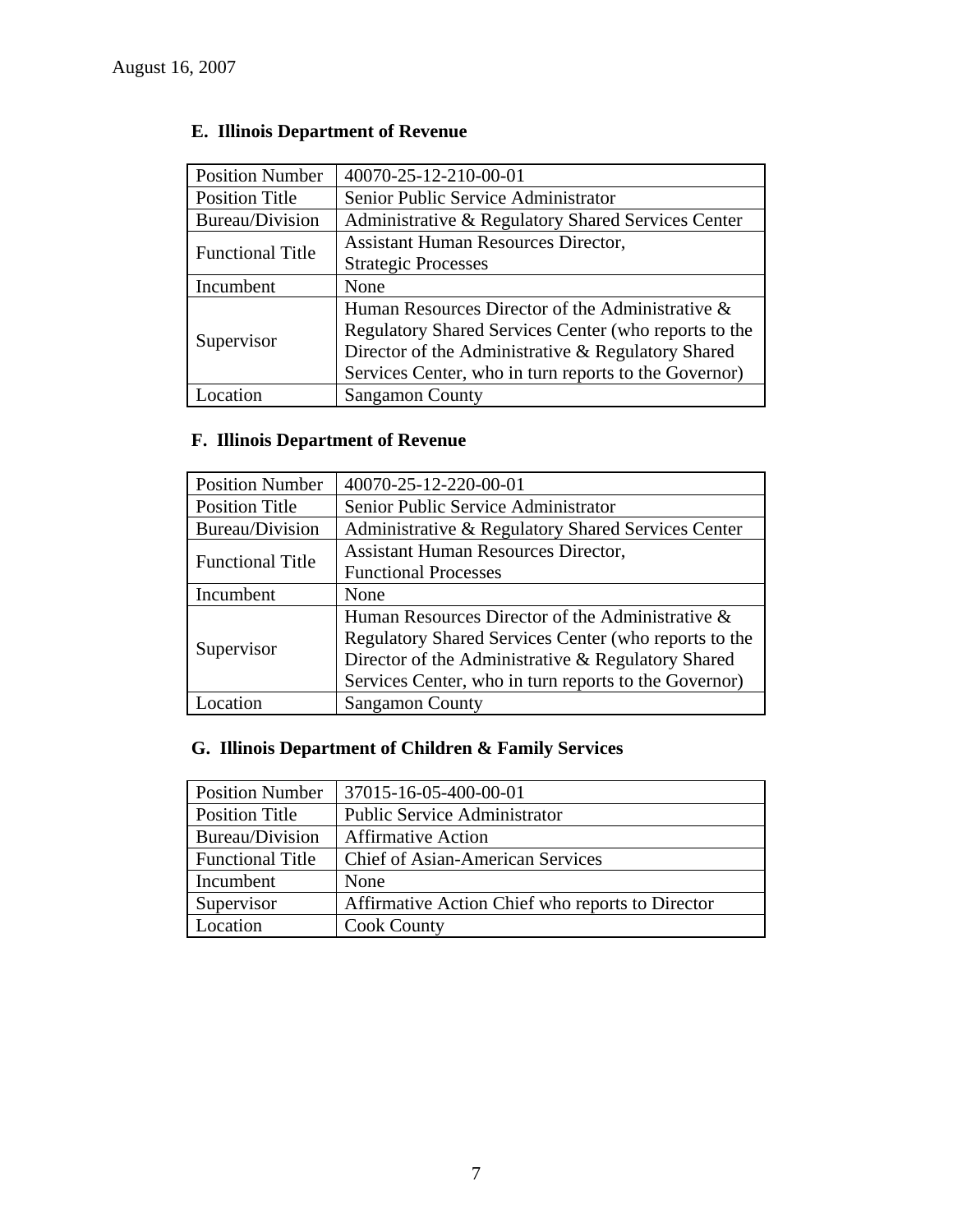| <b>Position Number</b>  | 37015-16-05-500-00-01                            |
|-------------------------|--------------------------------------------------|
| Position Title          | <b>Public Service Administrator</b>              |
| Bureau/Division         | <b>Affirmative Action</b>                        |
| <b>Functional Title</b> | <b>Chief of Disability Services</b>              |
| Incumbent               | None                                             |
| Supervisor              | Affirmative Action Chief who reports to Director |
| Location                | <b>Cook County</b>                               |

# **H. Illinois Department of Children & Family Services**

# **J. Illinois Department of Children & Family Services**

| <b>Position Number</b>  | 40070-16-03-100-00-01                               |
|-------------------------|-----------------------------------------------------|
| <b>Position Title</b>   | Senior Public Service Administrator                 |
| Bureau/Division         | <b>Legal Services</b>                               |
| <b>Functional Title</b> | Deputy General Counsel for Downstate Legal Services |
| Incumbent               | Dixie L. Peterson                                   |
| Supervisor              | General Counsel who reports to Director             |
| Location                | <b>Cook County</b>                                  |

# **M. Illinois Dept. of Financial and Professional Regulation**

| <b>Position Number</b>  | 40070-13-40-940-00-01                                                                      |
|-------------------------|--------------------------------------------------------------------------------------------|
| <b>Position Title</b>   | Senior Public Service Administrator                                                        |
| Bureau/Division         | <b>Professional Regulation</b>                                                             |
| <b>Functional Title</b> | Director of Real Estate Investigations                                                     |
| Incumbent               | None                                                                                       |
| Supervisor              | Statewide Enforcement who reports to the Director,<br>who in turn reports to the Secretary |
| Location                | <b>Cook County</b>                                                                         |

# **The following 4d(3) exemption requests were denied on August 16, 2007:**

# **I. Illinois Department of Children & Family Services**

| <b>Position Number</b>  | 40070-16-03-000-10-01                              |
|-------------------------|----------------------------------------------------|
| Position Title          | Senior Public Service Administrator                |
| Bureau/Division         | <b>Legal Services</b>                              |
| <b>Functional Title</b> | Deputy General Counsel for Administrative Hearings |
|                         | & Freedom of Information Act (FOIA)                |
| Incumbent               | None                                               |
| Supervisor              | General Counsel who reports to Director            |
| Location                | <b>Cook County</b>                                 |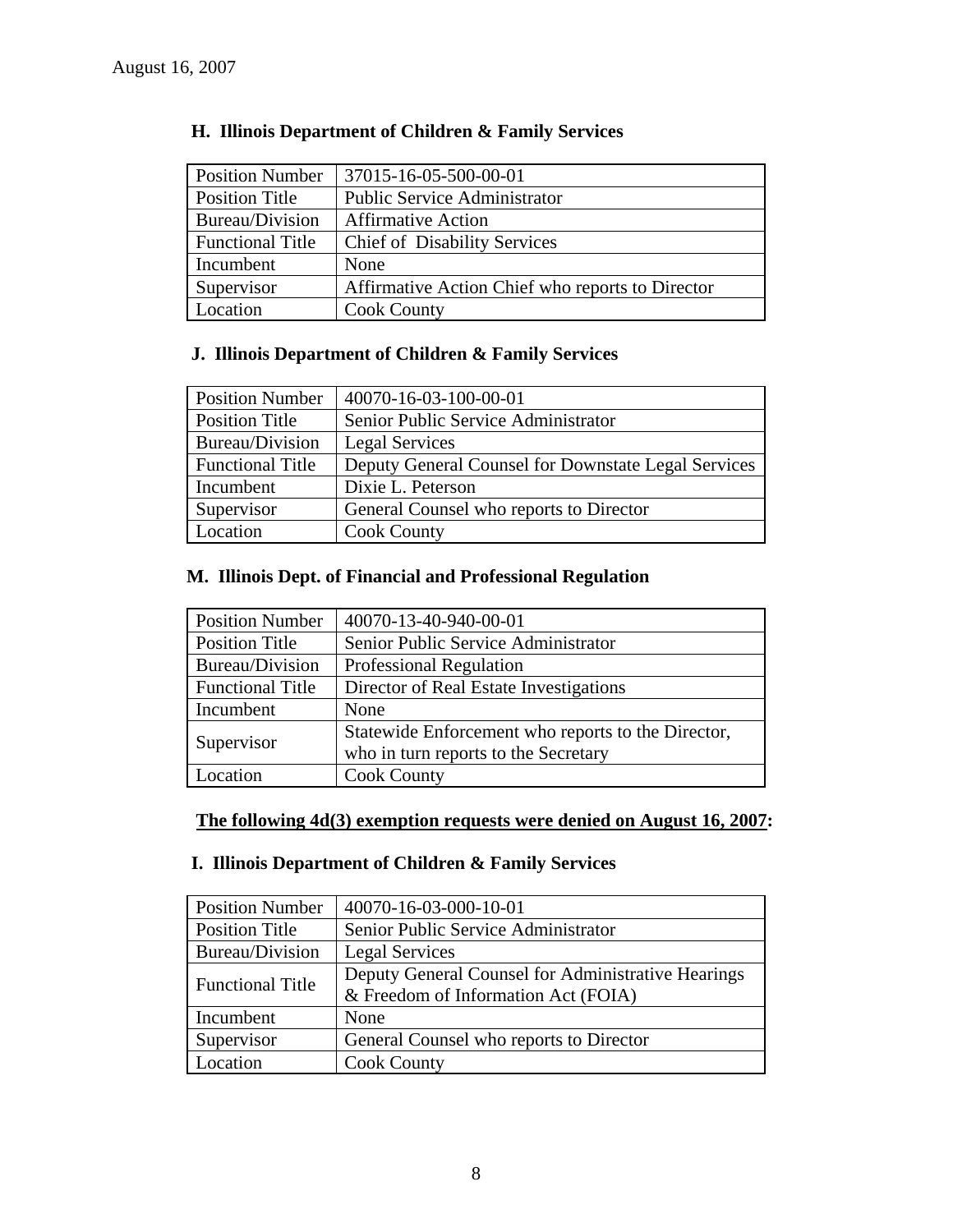| <b>Position Number</b>  | 40070-29-01-200-00-01                      |
|-------------------------|--------------------------------------------|
| <b>Position Title</b>   | Senior Public Service Administrator        |
| Bureau/Division         | <b>Chief of Staff</b>                      |
| <b>Functional Title</b> | Director of Staff Development & Training   |
| Incumbent               | None                                       |
| Supervisor              | Chief of Staff who reports to the Director |
| Location                | <b>Sangamon County</b>                     |

#### **L. Illinois Department of Corrections**

### V. CLASS SPECIFICATIONS

**The Director of Central Management Services submitted the following class titles for creation, abolishment or revision:** 

#### A. Position Titles

Juvenile Justice Specialist Intern (new) Juvenile Justice Specialist (new) Juvenile Justice Supervisor (new)

Youth Supervisor Trainee (abolish) Youth Supervisor 1 (abolish) Youth Supervisor 2 (abolish) Youth Supervisor 3 (abolish) Youth Supervisor 4 (abolish)

**Staff Analysis:** Assistant Executive Director Andrew Barris addressed the Commission regarding the abolishment of the Youth Supervisor, Youth Supervisor 1, Youth Supervisor 2, Youth Supervisor 3, and Youth Supervisor 4 classes; and the creation of the Juvenile Justice Specialist Intern, Juvenile Justice Specialist, Juvenile Justice Supervisor. The Commission received the plan on July 18, 2007. On August 15, 2007 - the day before the meeting of the Commission, Stephen Yokich, representing members of the AFSCME, requested that the Commission continue consideration of the matter until the next month. Barris spoke to John Logsdon at CMS. Logsdon explained that AFSCME was given more than 21 days notice of the proposed rule change as required by the collective bargaining agreement. Illinois statute (20 ILCS 415/10) requires that the Commission "approve or disapprove within 60 days from the date of submission the position classification plan submitted by the Director as provided in the rules, and any revisions thereof within 30 days of submission." Therefore, the Commission was required by statute to consider the proposed classification at the August 16, 2007 meeting. The abolishment of the Youth Supervisor classes, and the creation of the Juvenile Justice Specialist classes, is a result of the creation by legislation of the Department of Juvenile Justice. In sum, five classes are condensed into three classes. The Juvenile Justice Specialist Intern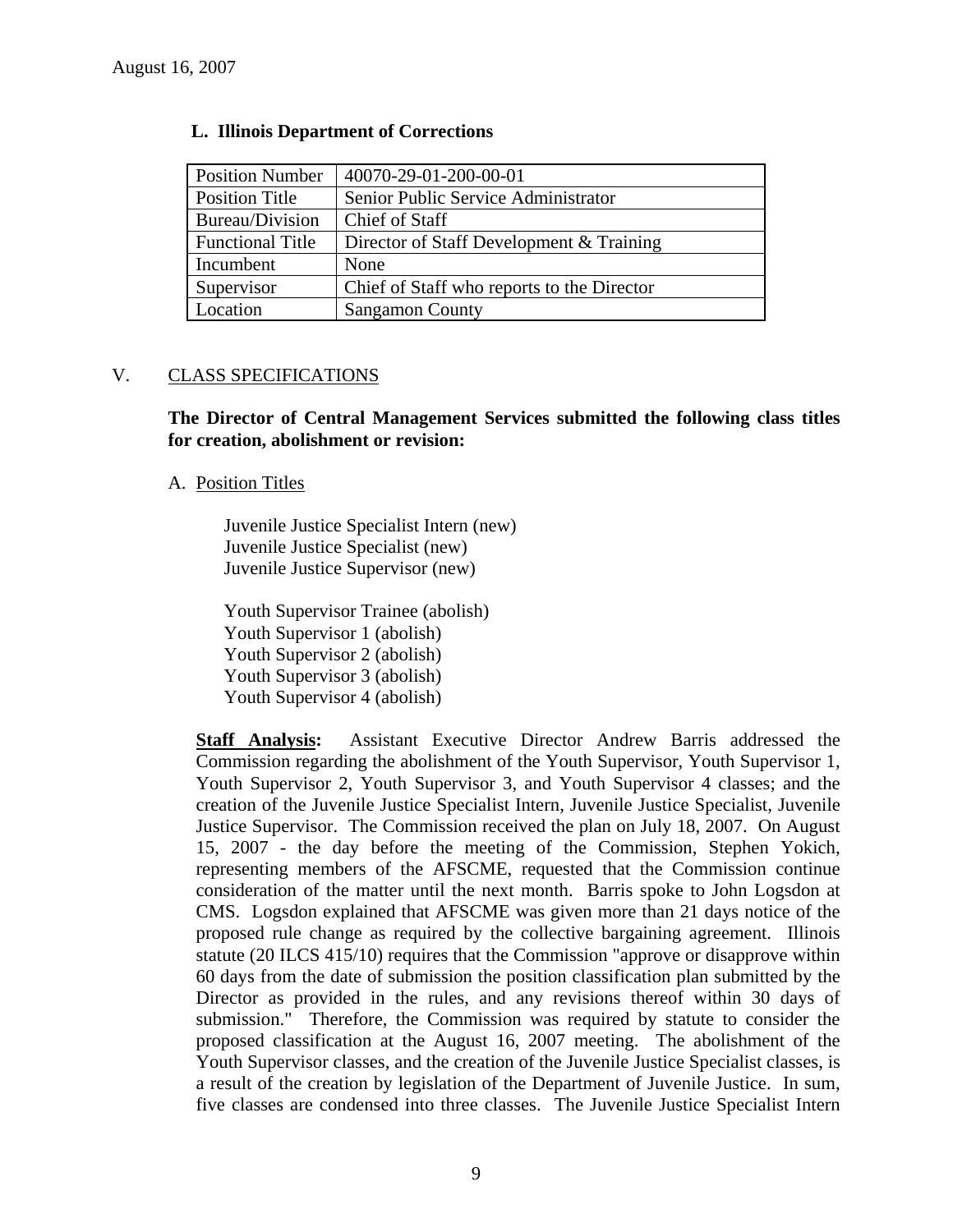serves in a training capacity for a twelve month period, the Juvenile Justice Specialist is the "working level" of the class, and the Juvenile Justice Supervisor performs functional supervisory functions. Due to the new legislation, the Intern class requires that the candidate have a bachelor's degree and a minimum age of 21 years old. The previous Youth Supervisor classes required a high school diploma or equivalent, and no age or experience requirements. The incumbents in the Youth Supervisor classes will be reclassified in the new Juvenile Justice classes.

#### B. Position Titles

Child Welfare Associate Specialist (revise) Child Welfare Specialist (revise) Child Protection Associate Specialist (revise) Child Protection Specialist (revise)

**Staff analysis**: Assistant Executive Director Andrew Barris informed the Commission that the Child Protection Associate Specialist, Child Protection Specialist, the Child Welfare Associate Specialist, and the Child Welfare Specialist classes were revised to "broaden" the pool of candidates by eliminating the requirement of specific types of human service degrees that are deemed acceptable i.e., the university degree must be in the field of "social work," or "psychology."

C. Position Title

Public Administration Intern (revise)

**Staff Analysis:** Assistant Executive Director Andrew Barris informed the Commission that the revision to the Public Administration Intern class reflected a directive from William Quinlan, General Counsel for the Office of the Governor, that candidates must have received a bachelor's degree or graduate degree within eighteen months prior to submitting an application, and the training period for the Public Administration Intern will be twelve months. Commissioner Bukraba inquired if the twelve month training period was definitely a required minimum and Barris informed her that conversations with John Logsdon indicated that the training must last at least twelve months so that no Public Administration Intern may be promoted to their targeted title for at least twelve months.

### **IT WAS MOVED BY COMMISSIONER DALIANIS, SECONDED BY COMMISSIONER EWELL AND THE MOTION ADOPTED 4-0 TO APPROVE THE ABOLISHMENT, CREATION AND REVISION OF THE FOLLOWING CLASS TITLES TO BE EFFECTIVE SEPTEMBER 1, 2007:**

• **Item A: Juvenile Justice Specialist Intern (new) Juvenile Justice Specialist (new) Juvenile Justice Supervisor (new)**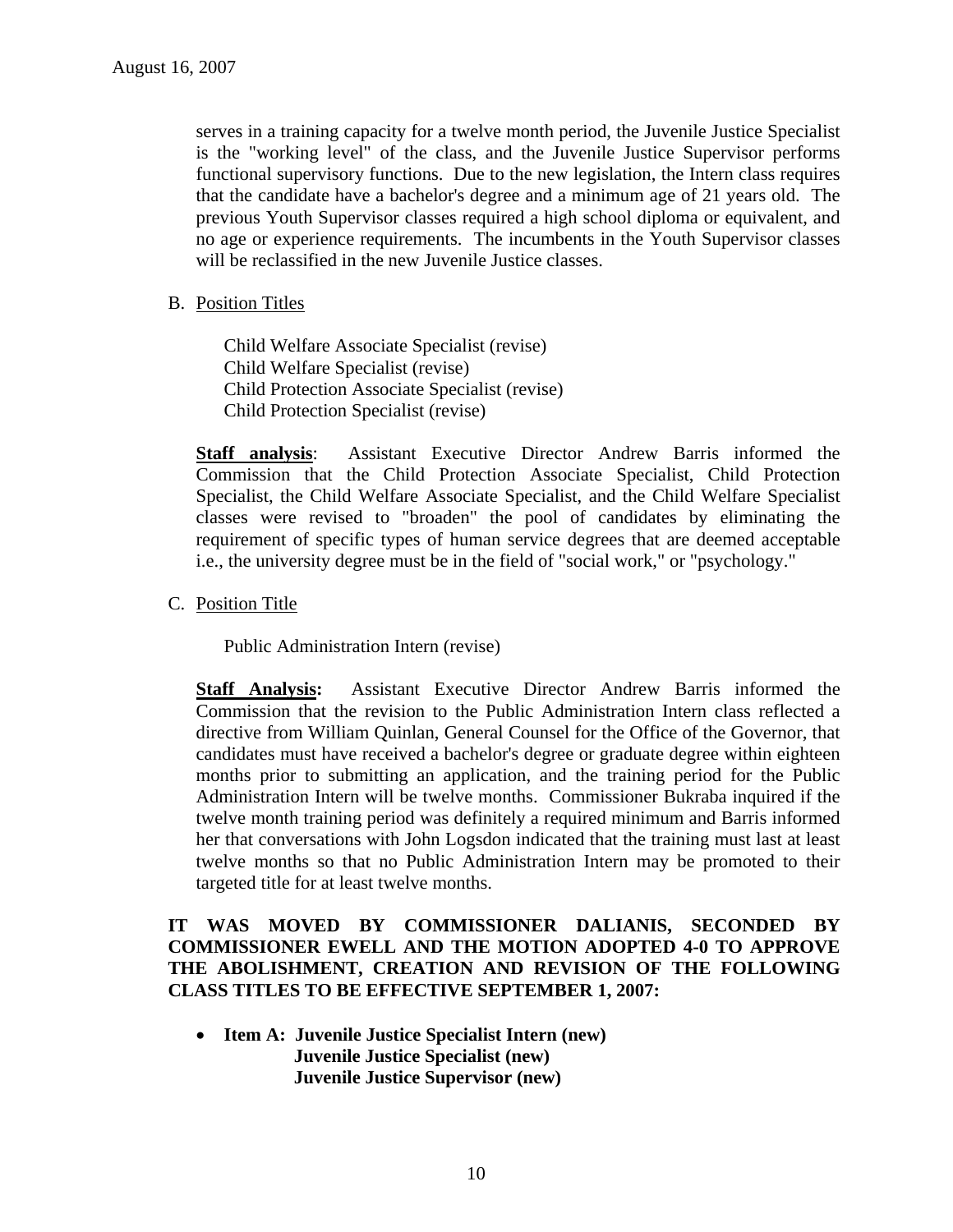**Youth Supervisor Trainee (abolish) Youth Supervisor 1 (abolish) Youth Supervisor 2 (abolish) Youth Supervisor 3 (abolish) Youth Supervisor 4 (abolish)** 

- **Item B: Child Welfare Associate Specialist (revise) Child Welfare Specialist (revise) Child Protection Associate Specialist (revise) Child Protection Specialist (revise)**
- **Item C: Public Administration Intern (revise)**

**IT WAS MOVED BY CHAIRMAN KOLKER, SECONDED BY COMMISSIONER EWELL AND THE MOTION ADOPTED 4-0 TO DISAPPROVE ANY CLASS SPECIFICATIONS RECEIVED BY THE COMMISSION NOT CONTAINED IN THIS REPORT TO ALLOW ADEQUATE STUDY.** 

#### VI. MOTION TO GO INTO EXECUTIVE SESSION

**IT WAS MOVED BY COMMISSIONER DALIANIS, SECONDED BY COMMISSIONER EWELL, AND BY ROLL CALL VOTE THE MOTION ADOPTED 4-0 TO HOLD AN EXECUTIVE SESSION PURSUANT TO SUBSECTIONS 2(c)(1), 2(c)(4), AND 2(c)(11) OF THE OPEN MEETINGS ACT.** 

| <b>KOLKER</b>   | YES | <b>EWELL</b>    | YES |
|-----------------|-----|-----------------|-----|
| <b>PETERSON</b> |     | <b>DALIANIS</b> | YES |
| <b>BUKRABA</b>  | YES |                 |     |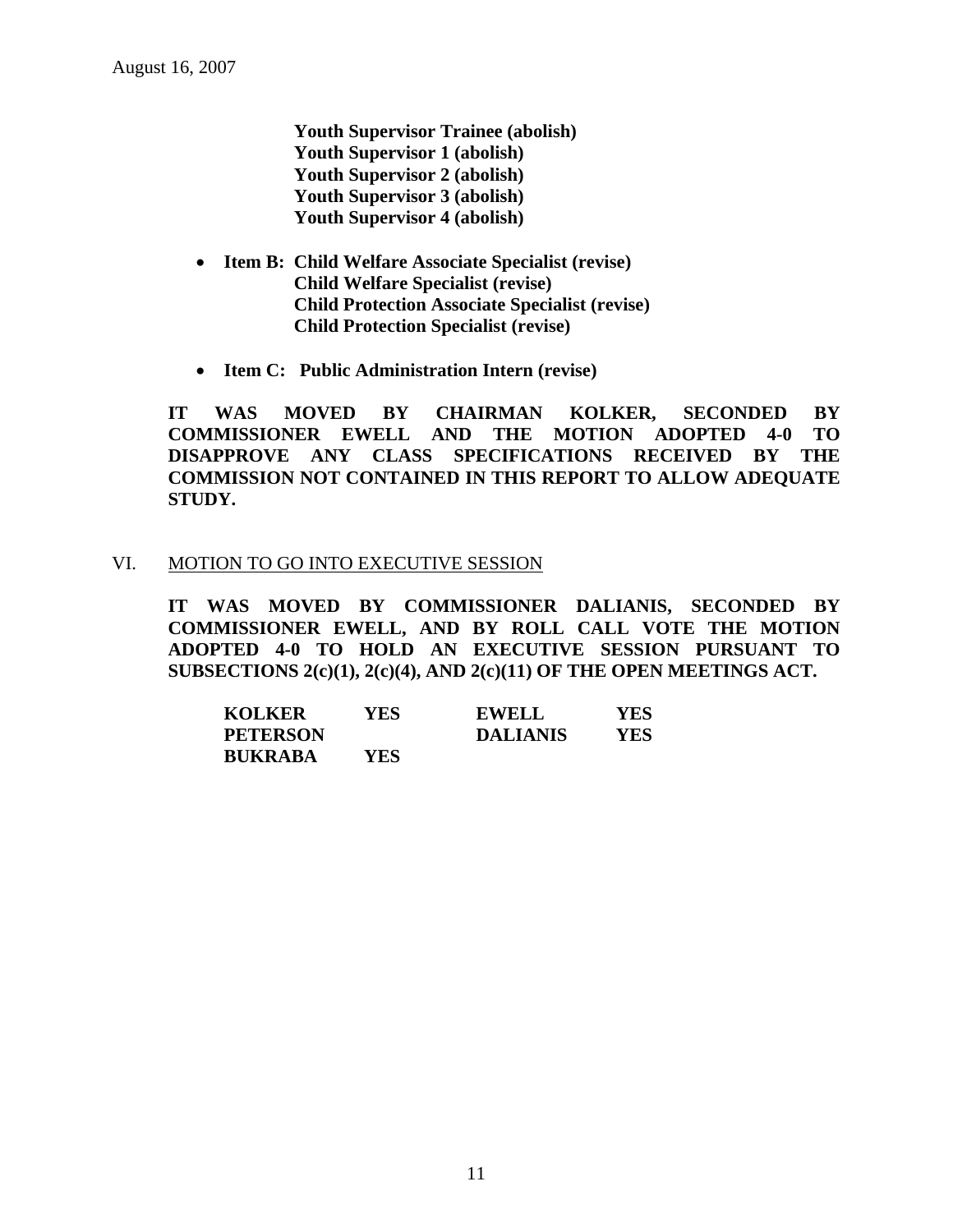#### VII. RECONVENE MEETING

Upon due and proper notice the regular meeting of the Illinois Civil Service Commission was reconvened at 160 North LaSalle Street, Suite S-901, Chicago, Illinois at 10:25 a.m.

#### PRESENT

Chris Kolker, Chairman; Raymond W. Ewell, Betty A. Bukraba, and Ares G. Dalianis, Commissioners; Daniel Stralka, Executive Director; and Andrew Barris of the Commission staff.

### VIII. NON-MERIT APPOINTMENT REPORT

The Personnel Code permits non-merit appointments for a limited period of time, i.e., emergency appointments shall not exceed 60 days and shall not be renewed, and positions shall not be filled on a temporary or provisional basis for more than six months out of any twelve-month period. Consecutive non-merit appointments are not violative of the Code, however, they do present a possible evasion of merit principles and should be monitored. Set forth below is the number of consecutive non-merit appointments made by each department. These statistics are from the Department of Central Management Services' Consecutive Non-Merit Report.

| Agency                                  | 6/30/07        | 7/31/07 | 7/31/06        |
|-----------------------------------------|----------------|---------|----------------|
| Agriculture                             | 8              | 8       | 11             |
| <b>Arts Council</b>                     |                |         |                |
| <b>Central Management Services</b>      | 9              | 7       | $\overline{2}$ |
| <b>Children and Family Services</b>     | 6              | 9       | 8              |
| Commerce and Economic Opportunity       |                | 0       | $\overline{2}$ |
| <b>Employment Security</b>              |                | 0       | $\theta$       |
| Financial and Professional Regulation   | 0              | 0       | 5              |
| <b>Healthcare and Family Services</b>   | 18             | 16      | 9              |
| <b>Historic Preservation</b>            | 25             | 24      | 15             |
| Human Rights Department                 | $\theta$       | 0       |                |
| <b>Human Services</b>                   | 5              | 4       | 3              |
| <b>Natural Resources</b>                | 29             | 34      | 34             |
| Property Tax Appeal Board               | $\overline{2}$ | 0       |                |
| <b>State Retirement Systems</b>         |                | 0       | 0              |
| Transportation                          | 28             | 69      | 53             |
| Veterans' Affairs                       | 2              | 0       |                |
| <b>Workers' Compensation Commission</b> |                | 0       |                |
| Totals                                  | 137            | 172     | 145            |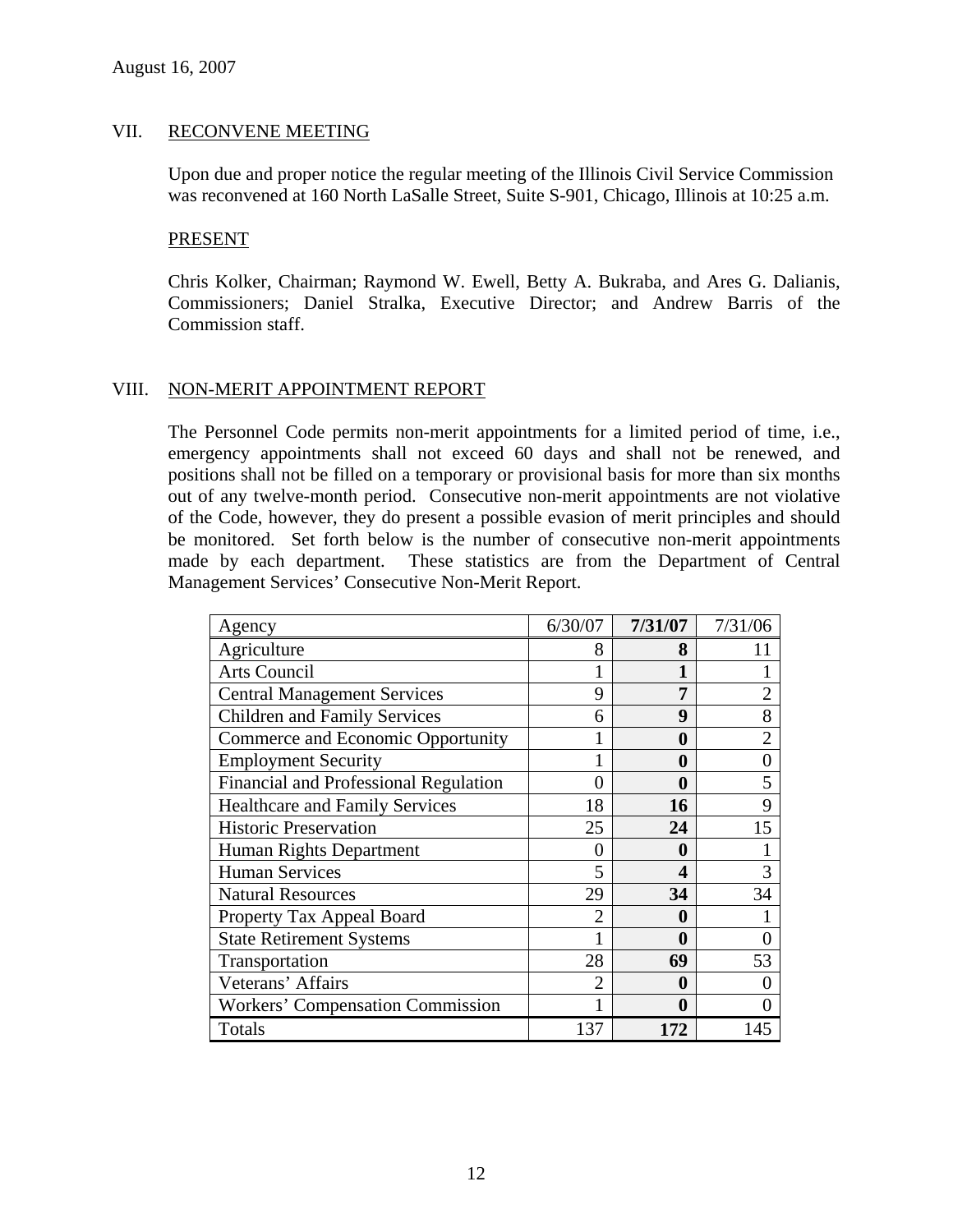## IX. PUBLICLY ANNOUNCED DECISIONS RESULTING FROM APPEAL

### • **DISCHARGE APPEAL ON REMAND**

#### **DA-5-07**

| Employee  | Michael K. Hogan                | <b>Appeal Date</b>   | 8/29/06                          |
|-----------|---------------------------------|----------------------|----------------------------------|
| Agency    | DOC                             | <b>Decision Date</b> | $\frac{8}{03}$ 8/03/07 on remand |
| Type      | Discharge                       | ALJ                  | <b>Andrew Barris</b>             |
| Change(s) | Tested positive for THC         |                      | Recommended   Charges are not    |
|           | (marijuana) in random drug test | Decision             | proven.                          |

**IT WAS MOVED BY COMMISSIONER DALIANIS SECONDED BY COMMISSIONER BUKRABA AND BY ROLL CALL VOTE OF 4-0 THE MOTION ADOPTED TO MODIFY AND ADOPT THE ADMINISTRATIVE LAW JUDGE'S RECOMMENDED DECISION. THE COMMISSION DETERMINED THAT THE WRITTEN CHARGES HAVE BEEN PROVEN. ALTHOUGH EVERY PROVISION OF THE MEMORANDUM OF AGREEMENT ON DRUG TESTING MAY NOT HAVE BEEN FOLLOWED, THE PREPONDERANCE OF THE EVIDENCE INDICATES THAT THE SPECIMEN PROVIDED BY THE RESPONDENT FOR DRUG TESTING YIELDED TWO "POSITIVE" RESULTS FOR THE PRESENCE OF MARIJUANA IN VIOLATION OF DEPARTMENT POLICIES AND THERE WAS NO EVIDENCE THAT THE DRUG TEST RESULTS WERE FALSE OR INCORRECT. THERE WAS NO EVIDENCE THAT THE RESPONDENT MADE A REQUEST TO SELECT THE LABORATORY FOR TESTING THE SPLIT SAMPLE. FOR THESE REASONS, THE CHARGES ARE PROVEN AND DISCHARGE IS THE APPROPRIATE REMEDY.** 

| <b>KOLKER</b>   | YES. | EWELL           | YES |
|-----------------|------|-----------------|-----|
| <b>PETERSON</b> |      | <b>DALIANIS</b> | YES |
| <b>BUKRABA</b>  | YES  |                 |     |

#### • **DISCHARGE APPEAL**

#### **DA-8-07**

| Employee  | Diane Timmer                                                                                                                                                             | <b>Appeal Date</b>      | 9/26/06                                                   |
|-----------|--------------------------------------------------------------------------------------------------------------------------------------------------------------------------|-------------------------|-----------------------------------------------------------|
| Agency    | <b>DCEO</b>                                                                                                                                                              | <b>Decision Date</b>    | 8/03/07                                                   |
| Type      | Discharge                                                                                                                                                                | ALJ                     | Daniel Stralka                                            |
| Change(s) | Inefficiency, incompetence<br>and negligence in duty<br>performance; insubordination<br>(failure to follow directive);<br>making false statements;<br>conduct unbecoming | Recommended<br>Decision | Charges are partially proven<br>and do warrant discharge. |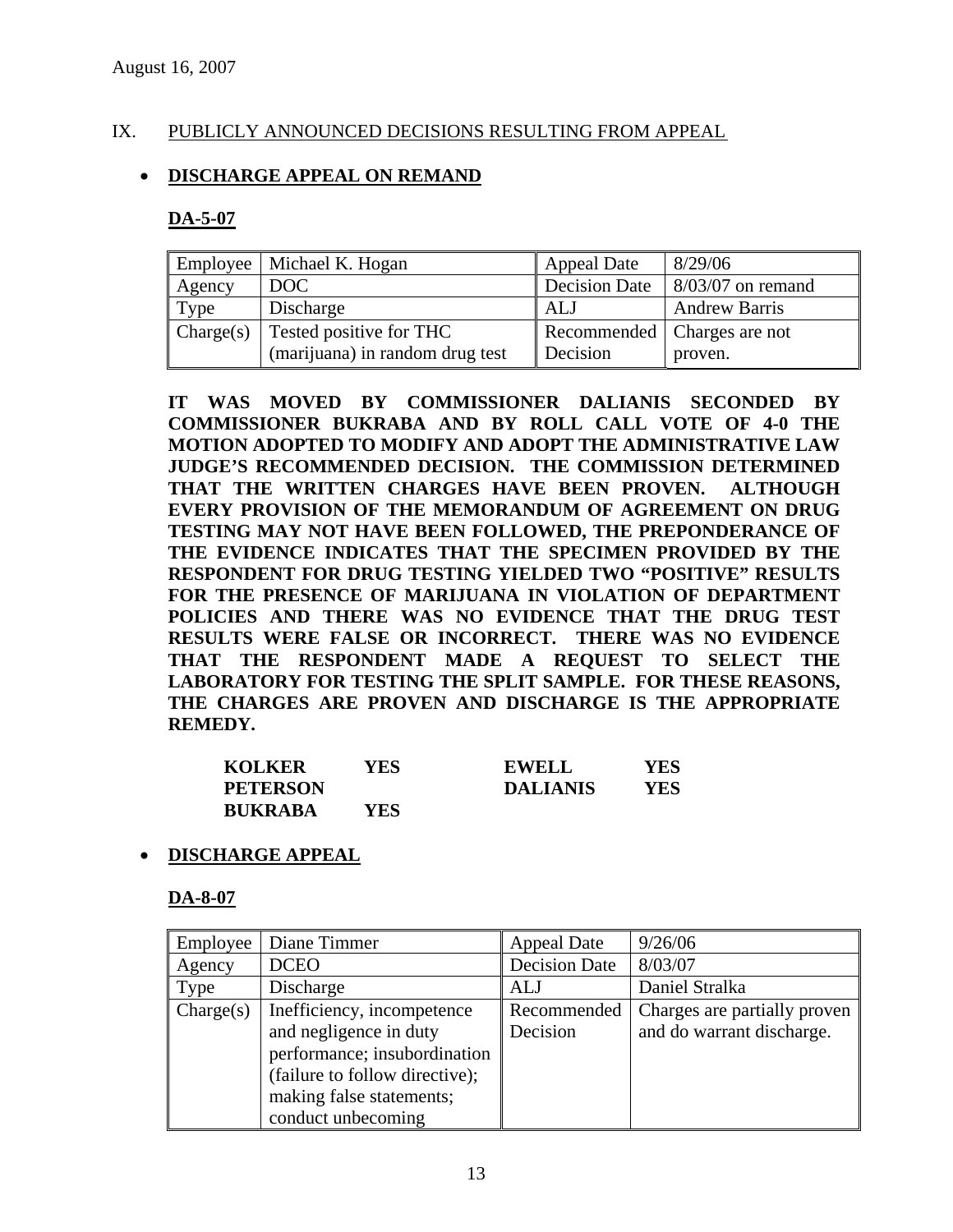**IT WAS MOVED BY COMMISSIONER DALIANIS, SECONDED BY COMMISSIONER BUKRABA AND BY ROLL CALL VOTE OF 4-0 THE MOTION ADOPTED TO AFFIRM AND ADOPT THE ADMINISTRATIVE LAW JUDGE'S RECOMMENDED DECISION THAT THE WRITTEN CHARGES HAVE BEEN PARTIALLY PROVEN AND DO WARRANT THE DISCHARGE OF THE EMPLOYEE** 

| <b>KOLKER</b>   | YES | <b>EWELL</b>    | YES  |
|-----------------|-----|-----------------|------|
| <b>PETERSON</b> |     | <b>DALIANIS</b> | YES. |
| <b>BUKRABA</b>  | YES |                 |      |

### • **DISCHARGE APPEAL**

#### **DA-39-07**

|           | Employee   Toni P. Leachman            | <b>Appeal Date</b>   | 4/24/07                   |
|-----------|----------------------------------------|----------------------|---------------------------|
| Agency    | <b>DCFS</b>                            | <b>Decision Date</b> | 8/03/07                   |
| Type      | Discharge                              | ALJ                  | Daniel Stralka            |
| Change(s) | Insubordination (failure to            | Recommended          | Charges are proven and do |
|           | report to independent medical Decision |                      | warrant discharge.        |
|           | examinations)                          |                      |                           |

**IT WAS MOVED BY COMMISSIONER DALIANIS, SECONDED BY COMMISSIONER BUKRABA AND BY ROLL CALL VOTE OF 4-0 THE MOTION ADOPTED TO AFFIRM AND ADOPT THE ADMINISTRATIVE LAW JUDGE'S RECOMMENDED DECISION THAT THE WRITTEN CHARGES HAVE BEEN PROVEN AND DO WARRANT THE DISCHARGE OF THE EMPLOYEES.** 

| <b>KOLKER</b>   | YES | EWELL           | YES |
|-----------------|-----|-----------------|-----|
| <b>PETERSON</b> |     | <b>DALIANIS</b> | YES |
| <b>BUKRABA</b>  | YES |                 |     |

#### • **SUSPENSION APPEAL**

**S-29-07**

| Employee  | Kirstin Henderson       | <b>Appeal Date</b>   | 2/07/07                        |
|-----------|-------------------------|----------------------|--------------------------------|
| Agency    | <b>CMS</b>              | <b>Decision Date</b> | 8/03/07                        |
| Type      | Suspension              | ALJ                  | <b>Andrew Barris</b>           |
| Change(s) | Unauthorized/unreported | Recommended          | Charges are partially proven   |
|           | absence                 | Decision             | and a 5-day suspension in      |
|           |                         |                      | lieu of a 26-day suspension    |
|           |                         |                      | is the appropriate discipline. |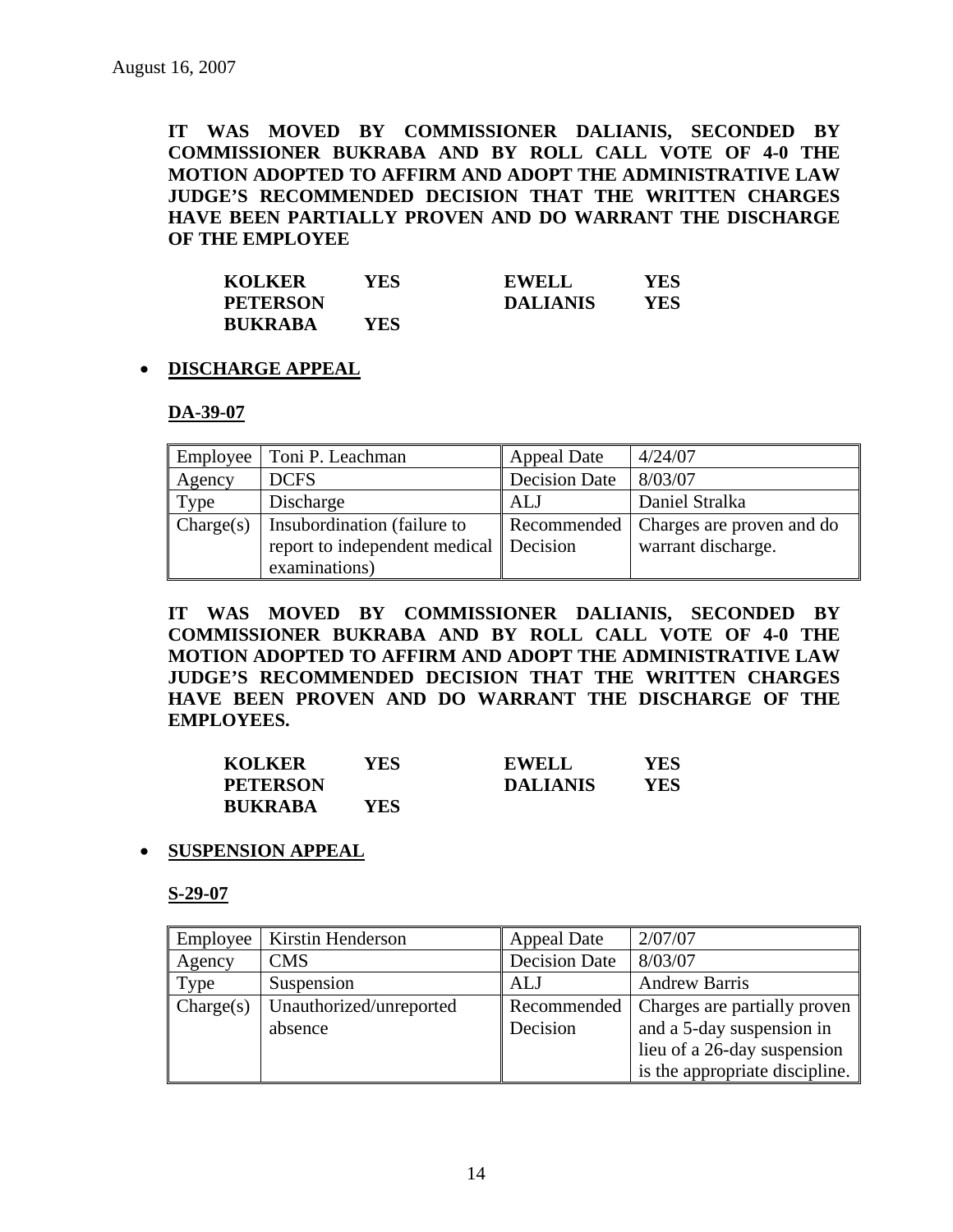**IT WAS MOVED BY COMMISSIONER EWELL SECONDED BY COMMISSIONER BUKRABA AND BY ROLL CALL VOTE OF 3-1 THE MOTION ADOPTED TO MODIFY AND ADOPT THE ADMINISTRATIVE LAW JUDGE'S RECOMMENDED DECISION. THE COMMISSION DETERMINED THAT THE WRITTEN CHARGES HAVE BEEN PROVEN. THE EVIDENCE INDICATED THAT HER DEPARTURE FROM THE WORK AREA ON DECEMBER 29, 2006 WITHOUT REQUESTING OR OBTAINING SUPERVISORY APPROVAL CONSTITUTES AN UNAUTHORIZED ABSENCE. HER POST-INCIDENT ATTEMPT TO COVER HER ABSENCE BY REQUESTING A SICK DAY THE FOLLOWING DAY WAS INSUFFICIENT TO EXCUSE HER ACTIONS THE PREVIOUS DAY. FOR THESE REASONS, THE PETITIONER HAS PROVEN THE CHARGES AND A 26-DAY SUSPENSION IS THE APPROPRIATE DISCIPLINE.** 

| <b>KOLKER</b>   | NO  | <b>EWELL</b>    | YES |
|-----------------|-----|-----------------|-----|
| <b>PETERSON</b> |     | <b>DALIANIS</b> | YES |
| <b>BUKRABA</b>  | YES |                 |     |

#### X. STAFF REPORT

Executive Director Daniel Stralka reported that:

- The Commission received permission to dispose of several years of purchasing and payroll documents. The new Springfield office has on hand the appeals from 1991 forward. The appeals from 1990 and older appeal files are presently stored in boxes on premises to be sorted for transfer to Archives, recommended decisions and signature sheets only.
- The Commission's supplemental appropriation for fiscal year 2007 was signed into law. These funds will be used primarily to pay the contract expenses of Administrative Law Judge Anthony Dos Santos. In addition, this supplemental appropriation included salary increases for the Chairman and Commissioners.
- The fiscal year 2007 GAAP and PAP forms have been completed. CFO Sandy Guppy has drafted new performance measurements for the Commission designed to more accurately reflect staff work activity.
- Assistant Executive Director Andrew Barris completed and filed the fiscal year 2007 EEO Annual Report.

#### XI. ANNOUNCEMENT OF NEXT MEETING

Announcement was made of the next regular meeting to be held on September 20, 2007 at 9:00 a.m. in the Commission's Chicago office.